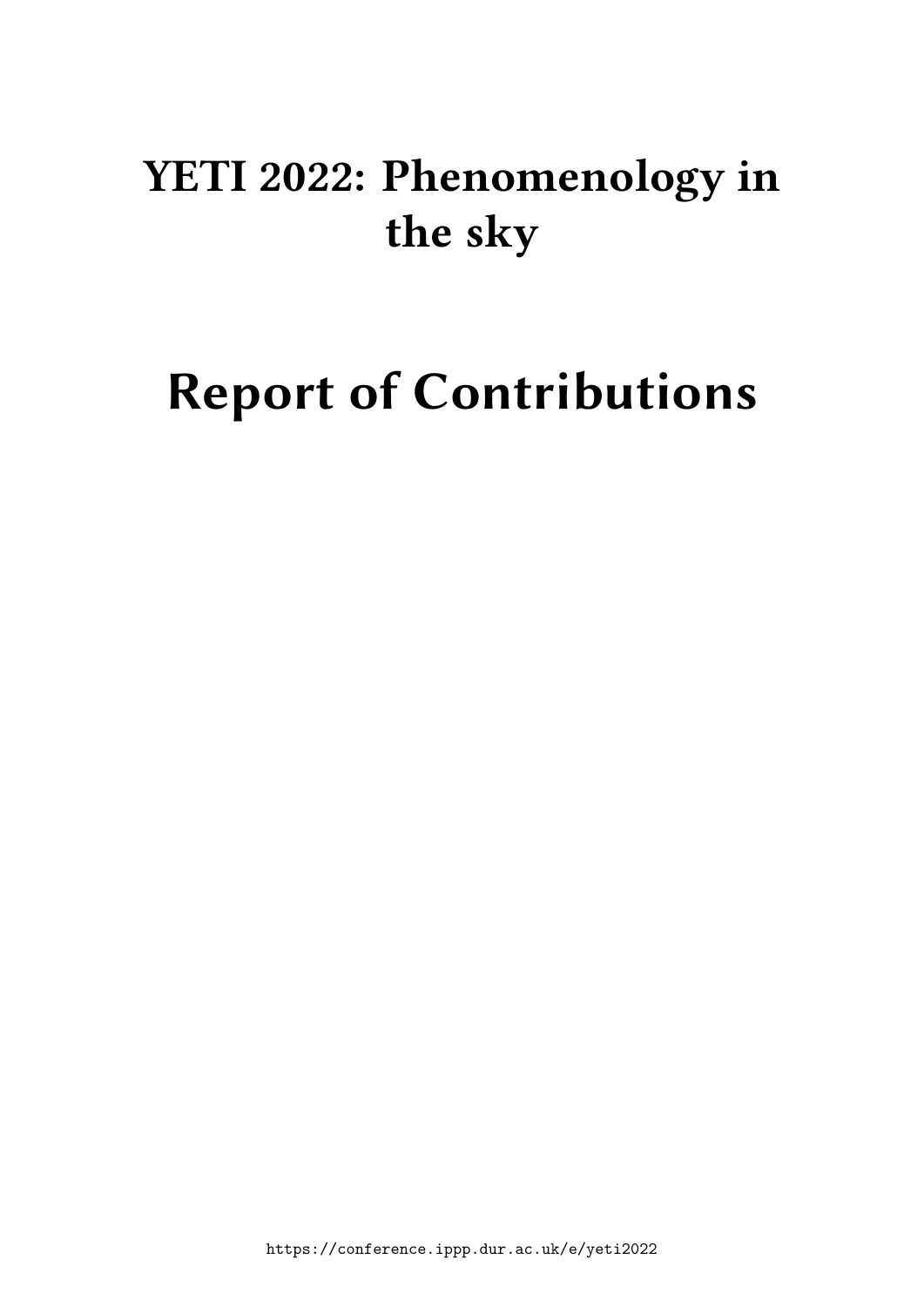Contribution ID: 1 Type: **not specified** 

# **Astroparticle Physics (Malcolm Fairbairn)**

*Tuesday, July 12, 2022 9:00 AM (2 hours)*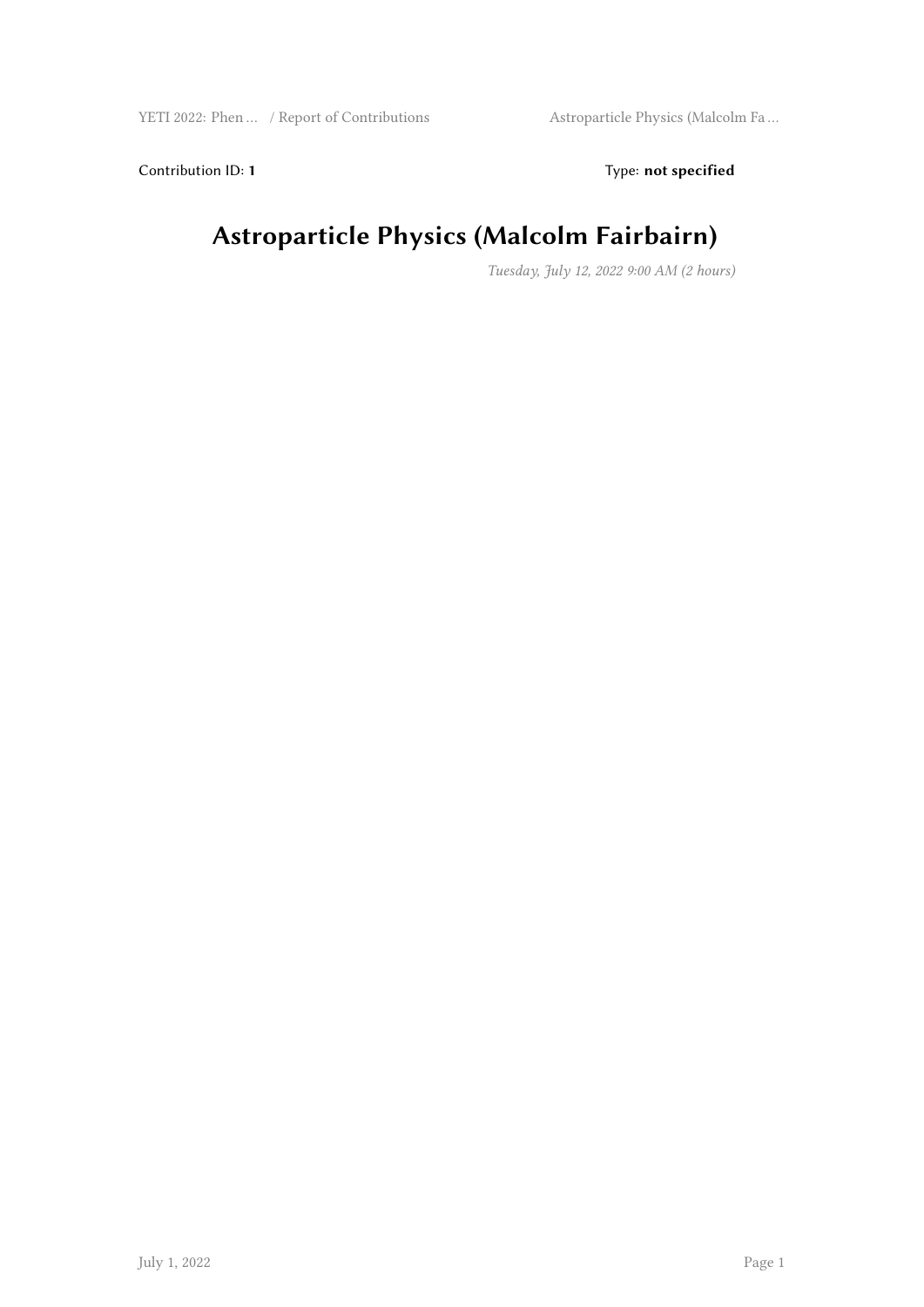Contribution ID: 2 Type: **not specified** 

# **Primordial Black Holes (Christopher Byrnes)**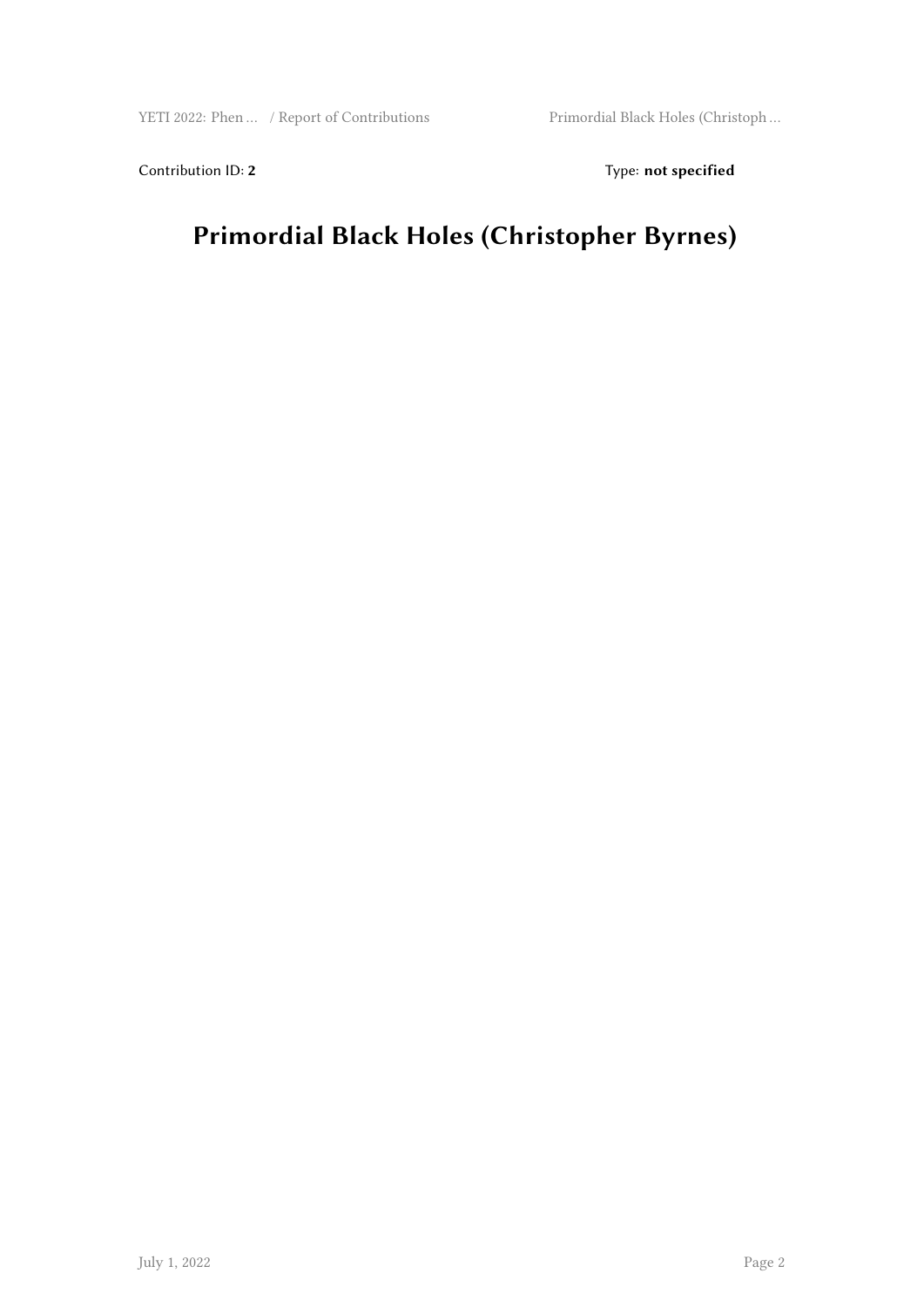Contribution ID: 3 Type: **not specified** 

## **Gravitational Waves (David Weir)**

*Tuesday, July 12, 2022 11:30 AM (1 hour)*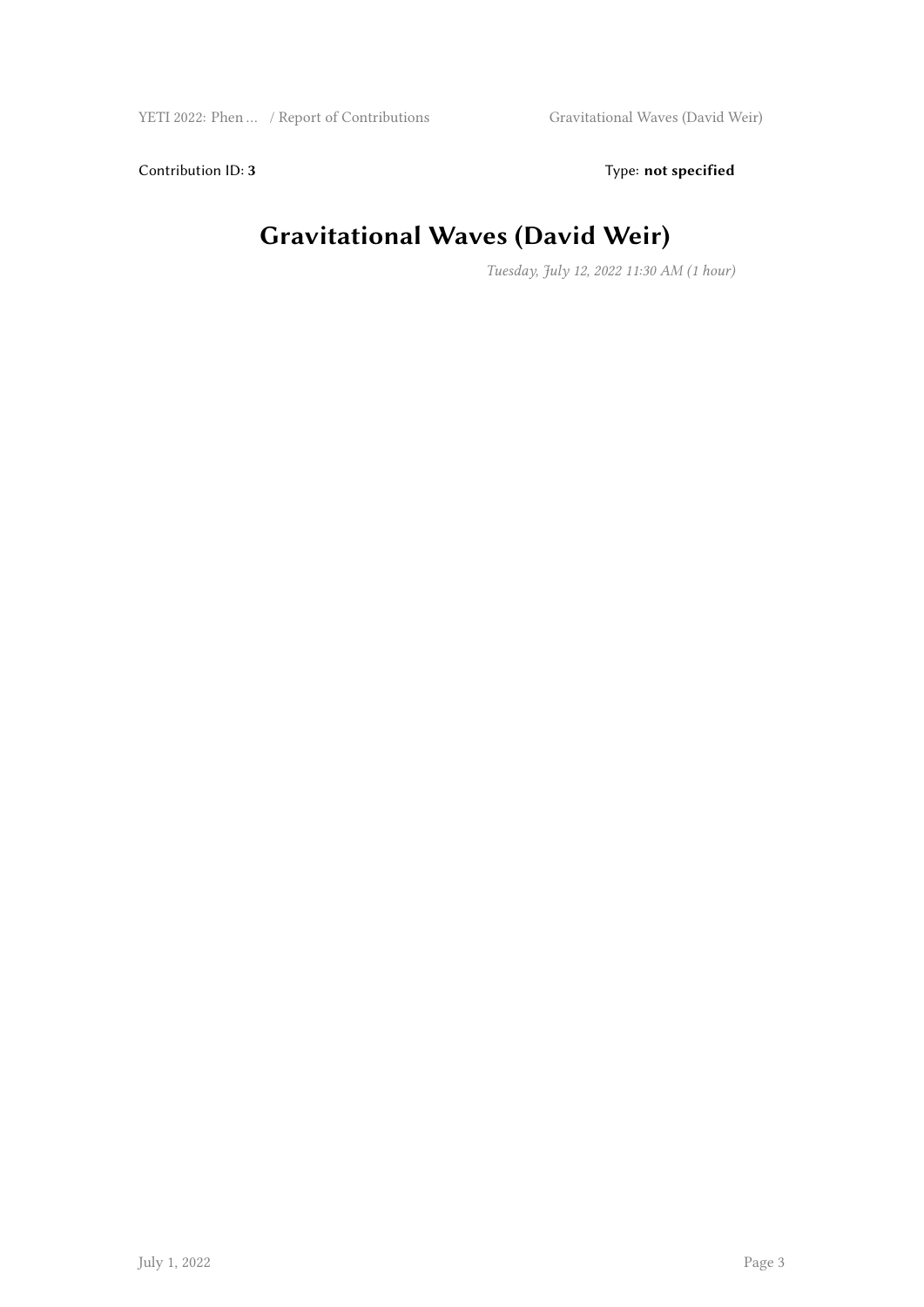Contribution ID: 4 Type: **not specified** 

# **Workshop: X**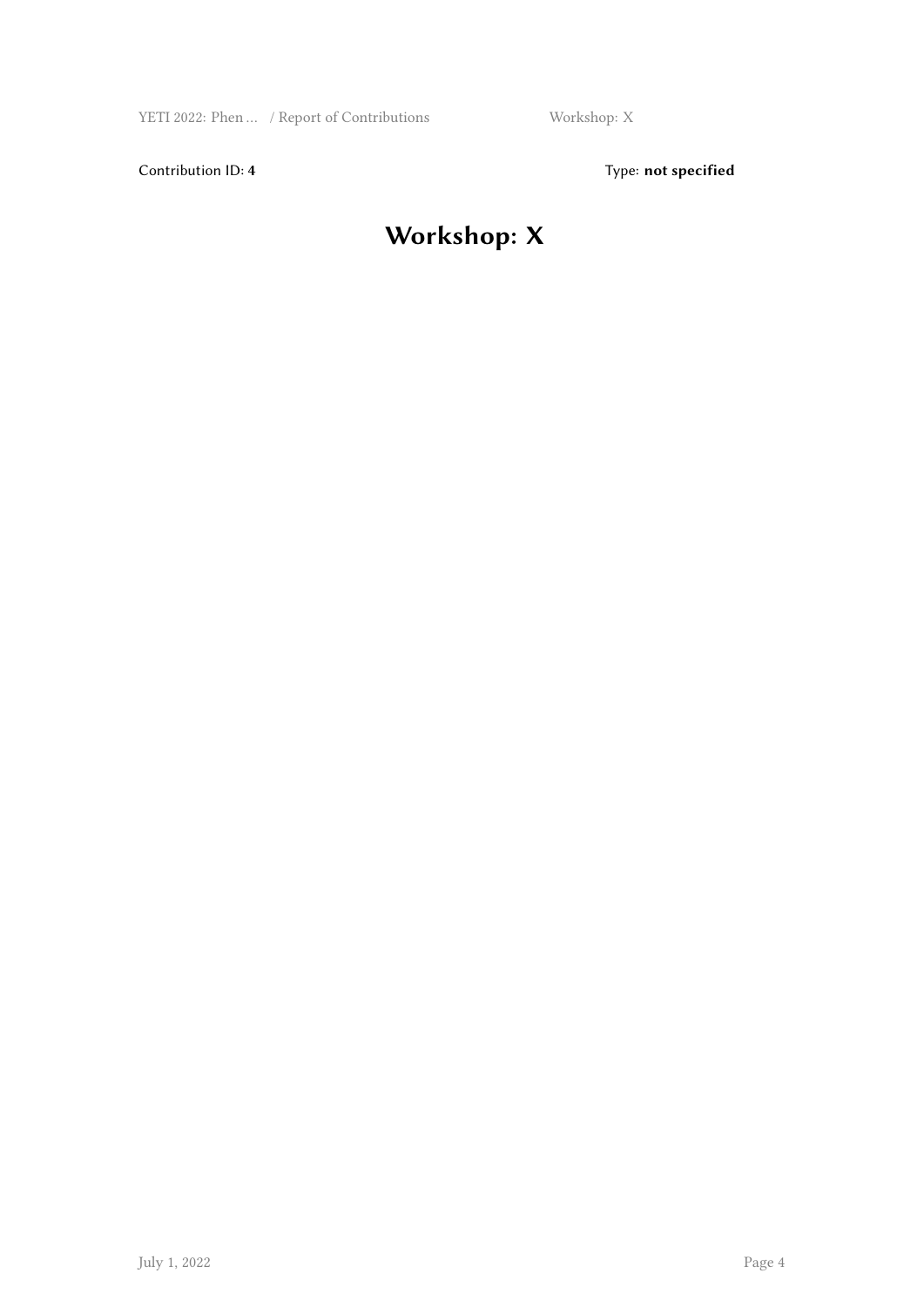Contribution ID: 5 Type: **not specified** 

# **Workshop: X**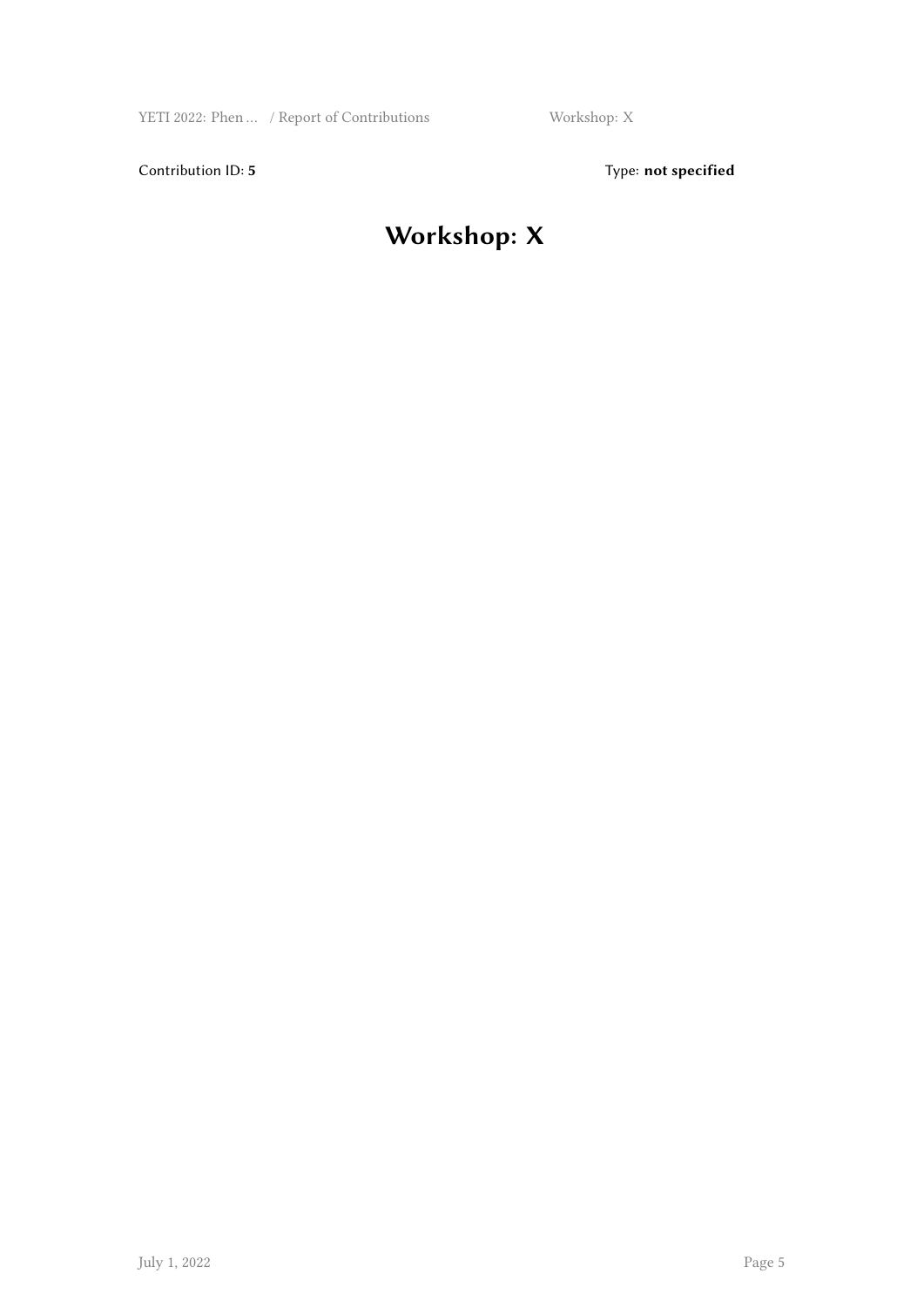Contribution ID: 6 Type: not specified

# **Workshop: X**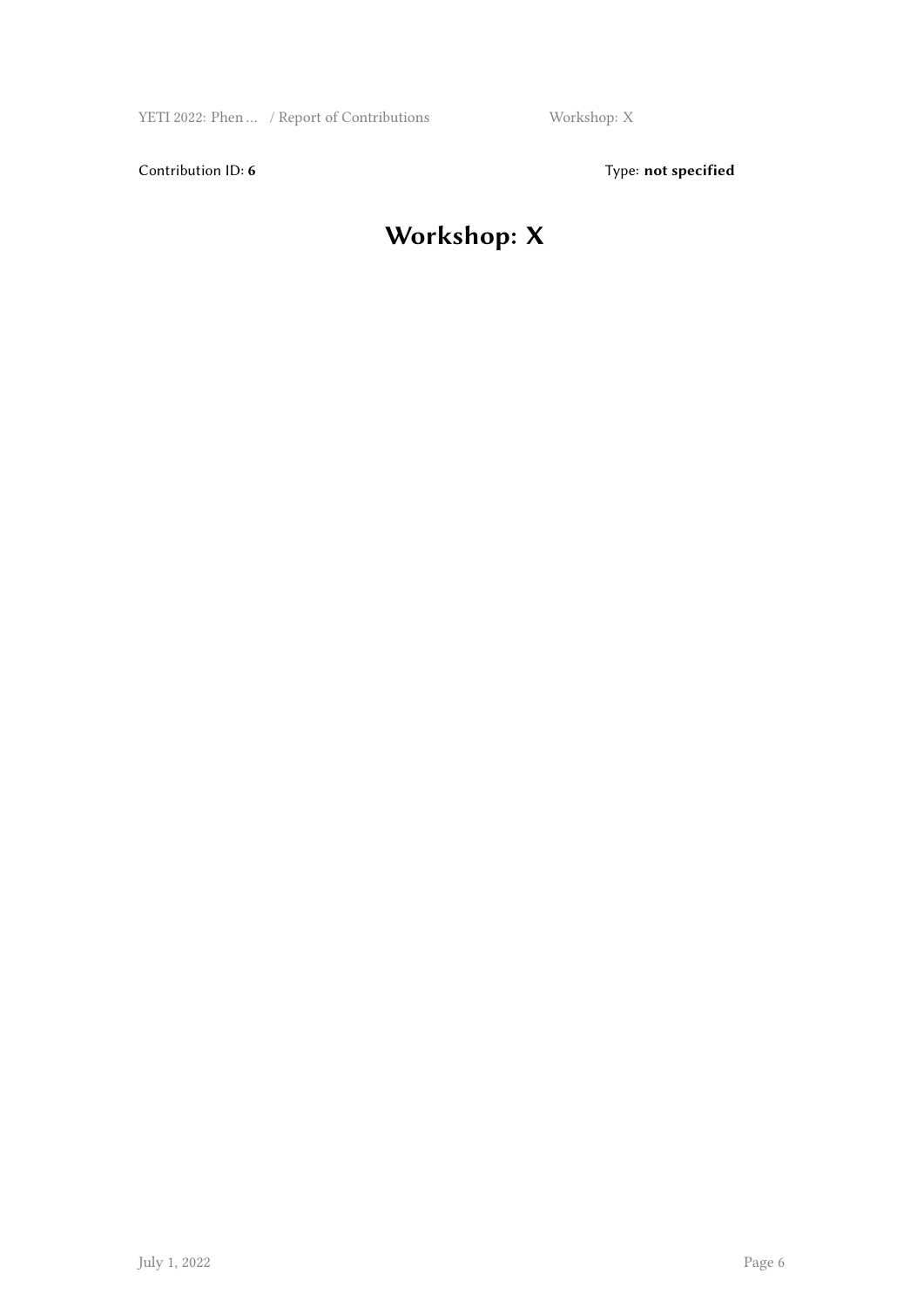Contribution ID: 7 Type: **not specified** 

#### **Theoretical/Computational Cosmology (Cora Uhlemann)**

*Wednesday, July 13, 2022 9:00 AM (1 hour)*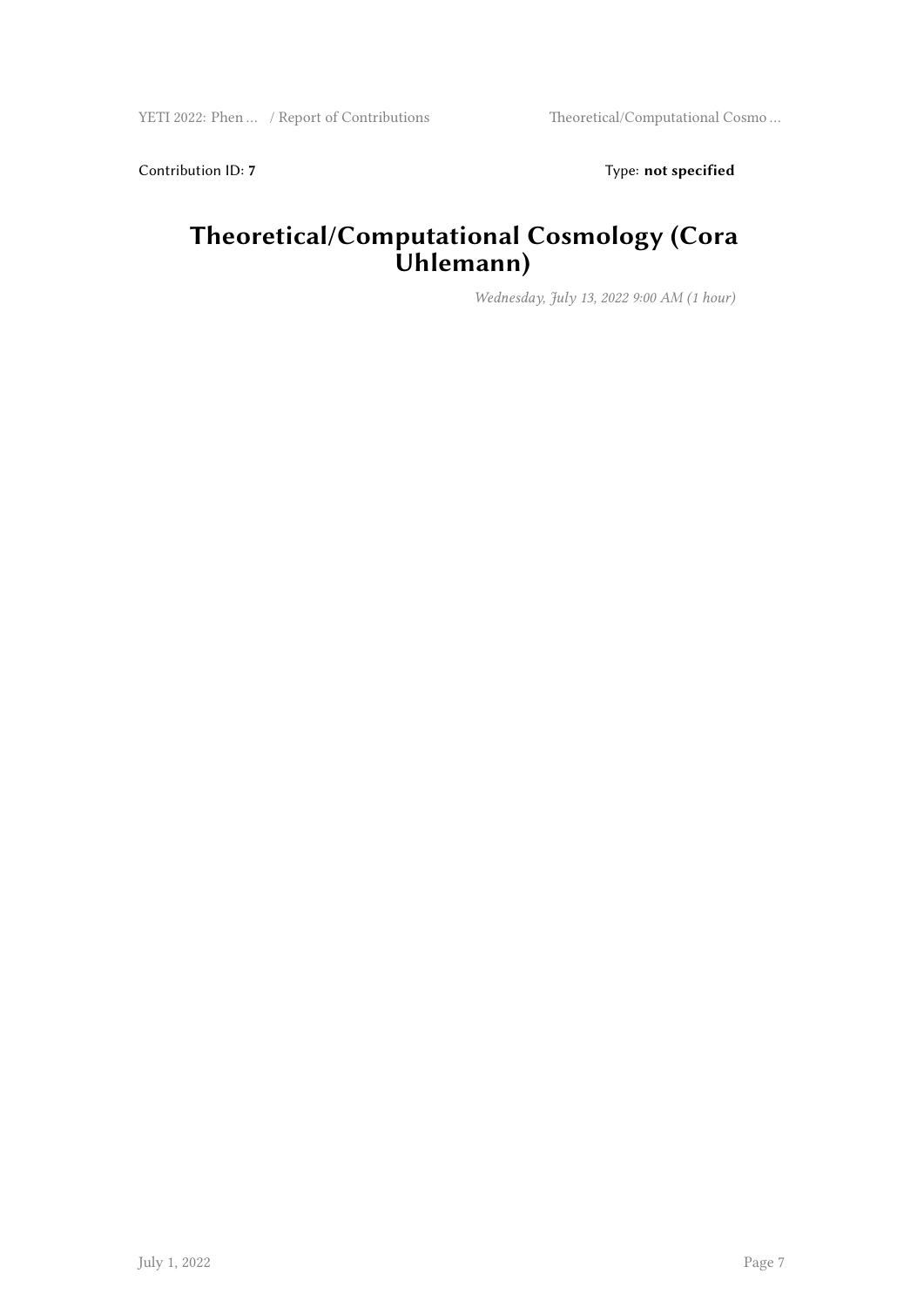Contribution ID: 8 Type: **not specified** 

#### **Effects of a non-standard cosmology on inflation and DM models (Lucien Heurtier)**

*Wednesday, July 13, 2022 4:30 PM (30 minutes)*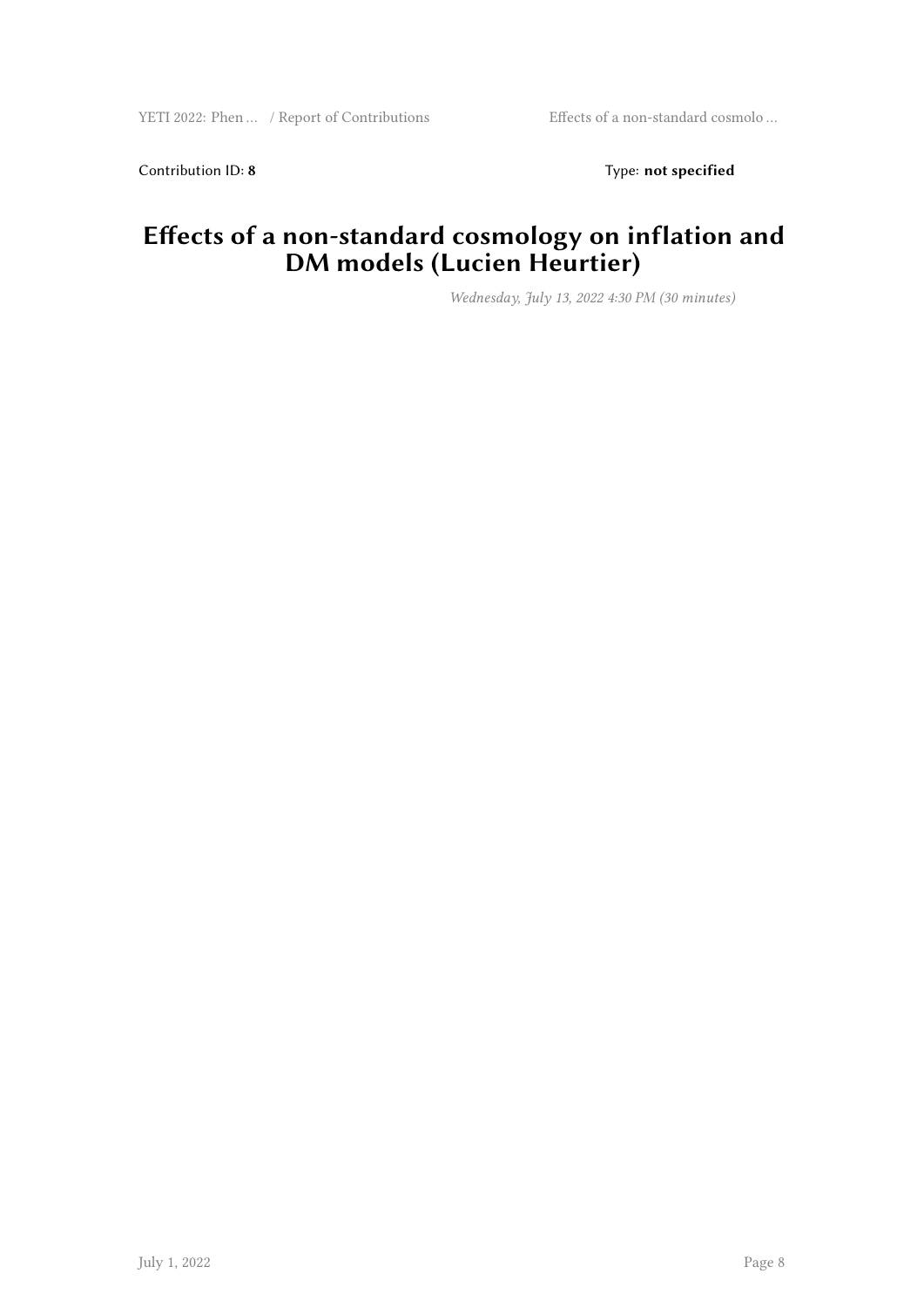Contribution ID: 9 Type: **not specified** 

#### **AION: Atom Interferometry Observatory and Network (John Ellis)**

*Thursday, July 14, 2022 9:00 AM (2 hours)*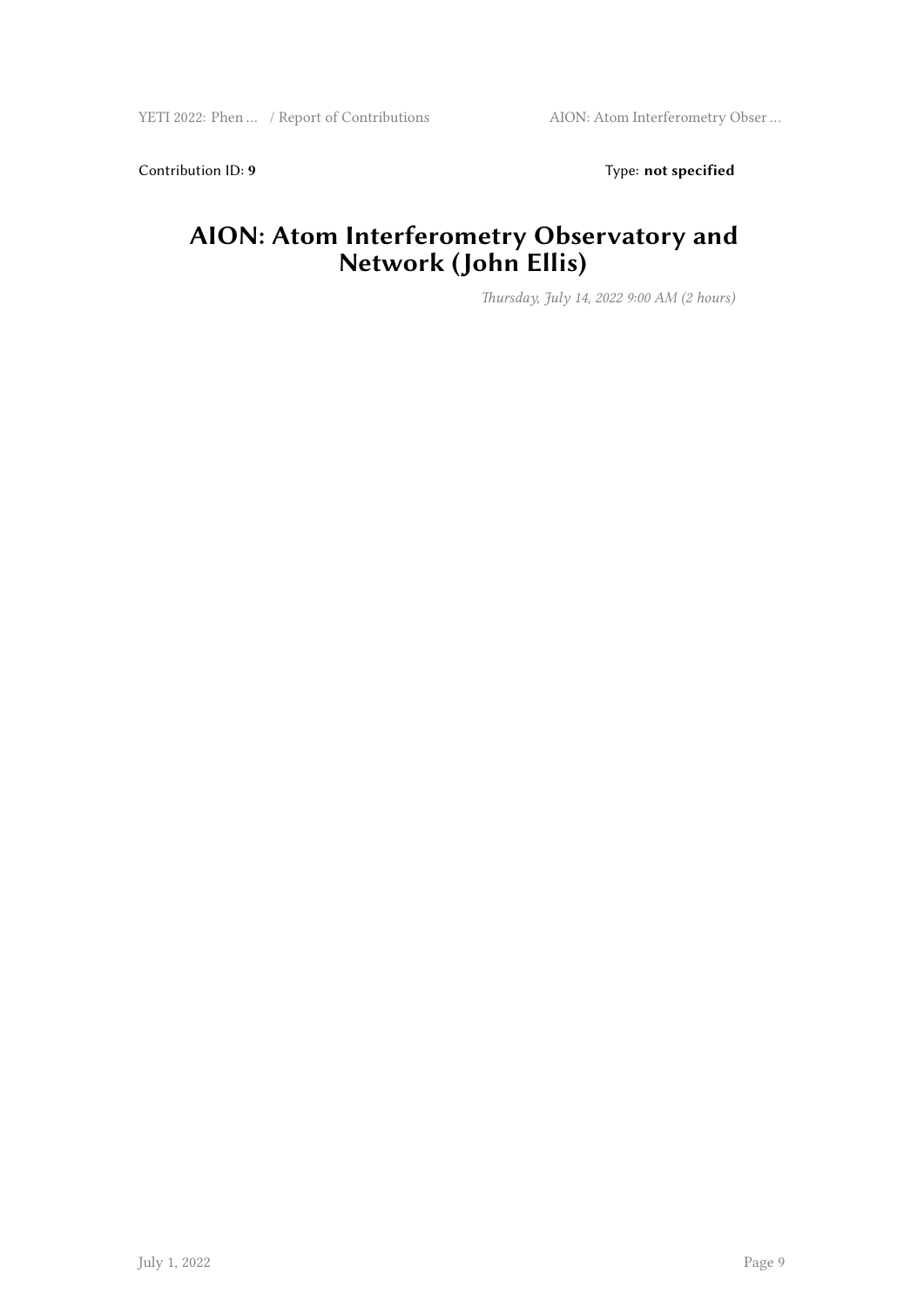Contribution ID: 10 **Type:** not specified

# **Axion Physics (Ed Hardy - Online)**

*Thursday, July 14, 2022 11:30 AM (1 hour)*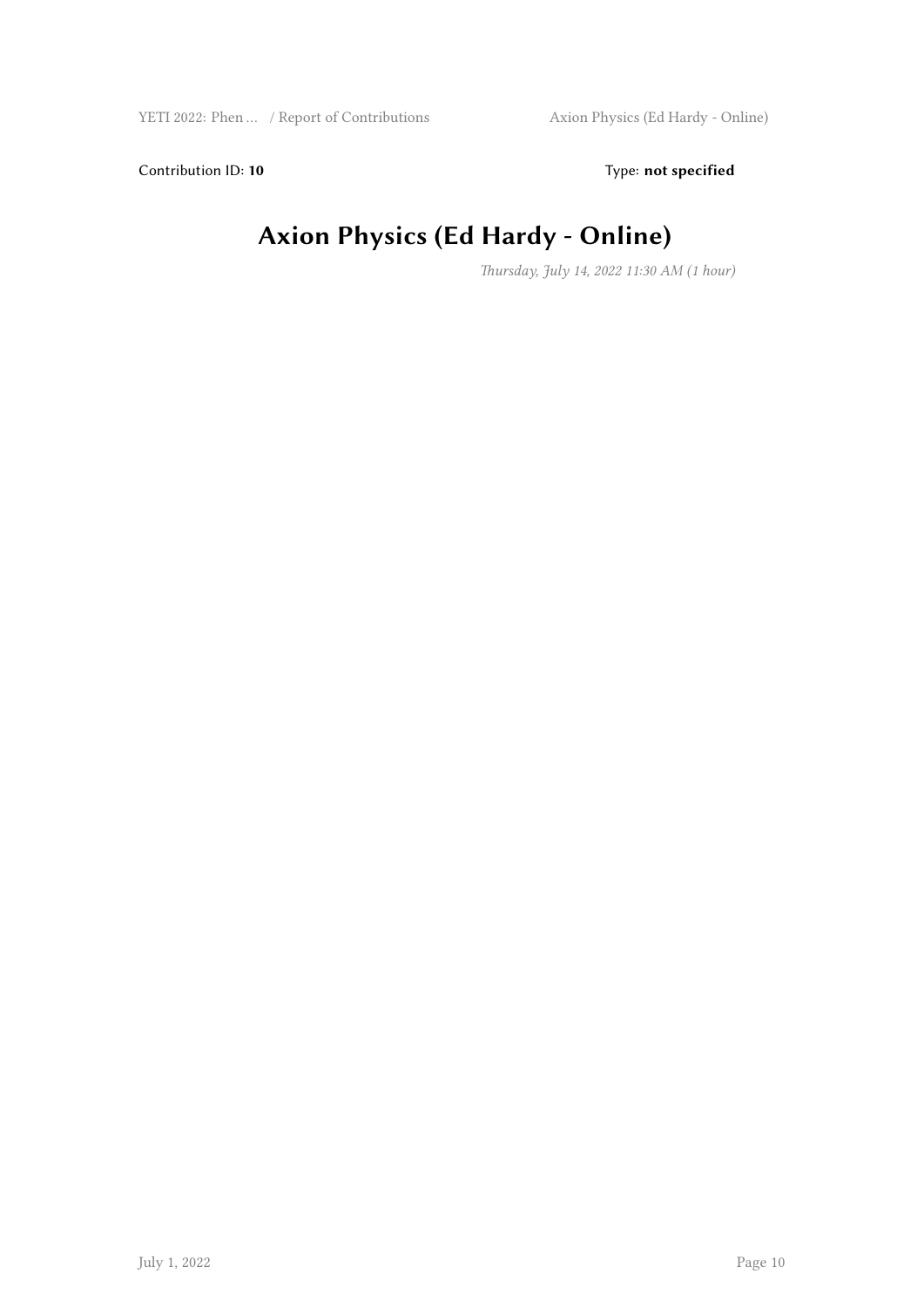Contribution ID: 11 Type: **not specified** 

## **Primordial Black Holes (Christian Byrnes)**

*Wednesday, July 13, 2022 10:00 AM (1 hour)*